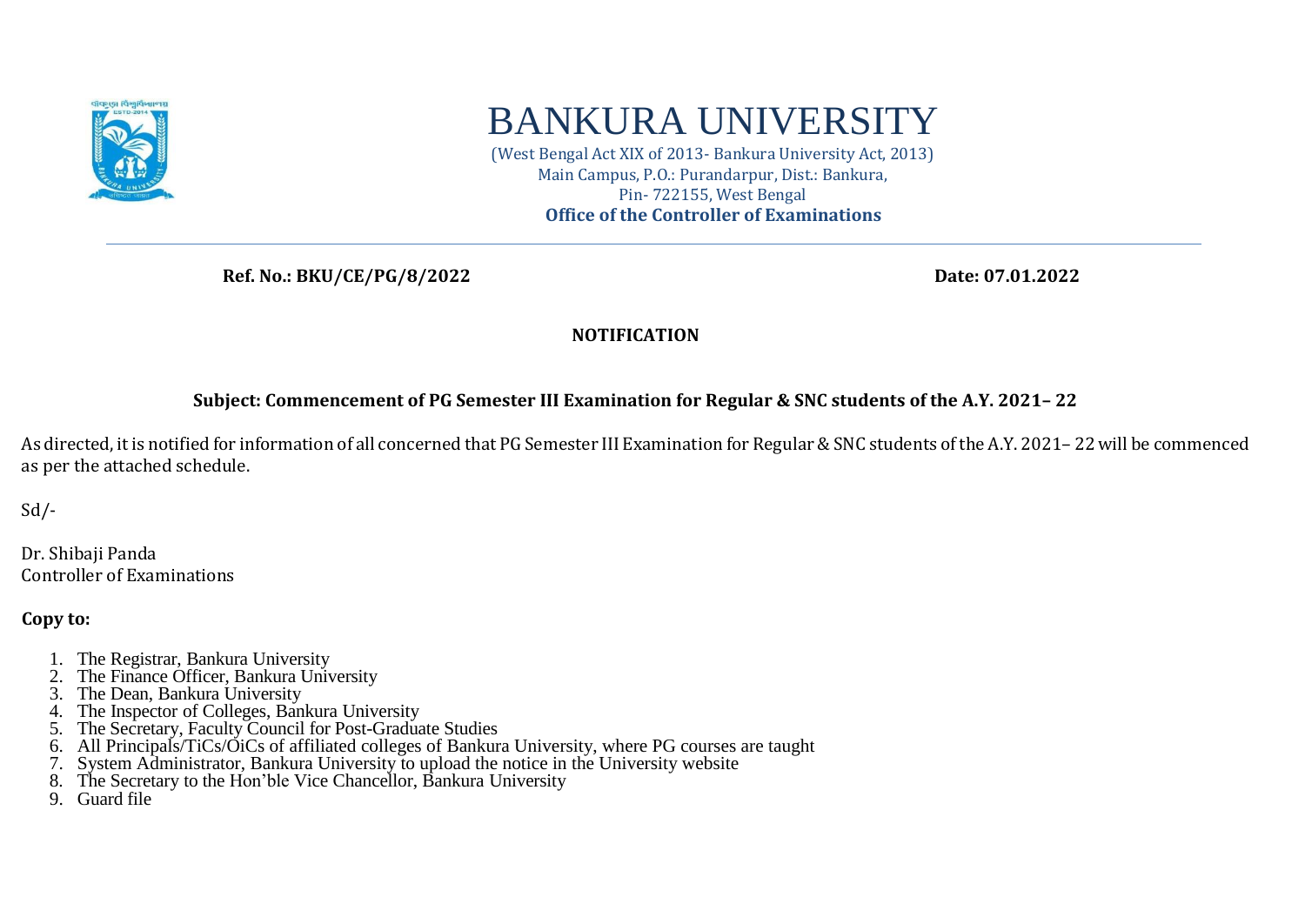| <b>Bankura University</b>                                                      |                                 |                  |                                                         |                                                  |  |  |
|--------------------------------------------------------------------------------|---------------------------------|------------------|---------------------------------------------------------|--------------------------------------------------|--|--|
|                                                                                | <b>Department Name: ENGLISH</b> |                  | <b>Semester: III</b>                                    |                                                  |  |  |
| Examination Schedule for Postgraduate Semester III Examinations, January, 2022 |                                 |                  |                                                         |                                                  |  |  |
| <b>Date</b>                                                                    | <b>Time</b>                     | <b>Course Id</b> | <b>Course Code</b><br>(As mentioned in<br>the Syllabus) | <b>Course Title</b>                              |  |  |
| 18.01.22                                                                       | 12 Noon-2PM                     | 30355            | ENG/305/EID                                             | Cinema and Literature                            |  |  |
| 20.01.22                                                                       | 12 Noon-2PM                     | 30351            | ENG/301/C                                               | Literary Criticism: Theory and Interpretation I  |  |  |
| 24.01.22                                                                       | 12 Noon-2PM                     | 30352            | <b>ENG/302/C</b>                                        | Literary Criticism: Theory and Interpretation II |  |  |
| 28.01.22                                                                       | 12 Noon-2PM                     | 30353            | ENG/303/C                                               | Literary Theory I                                |  |  |
| 31.01.22                                                                       | 12 Noon-2PM                     | 30354            | ENG/304/C                                               | Literary Theory II                               |  |  |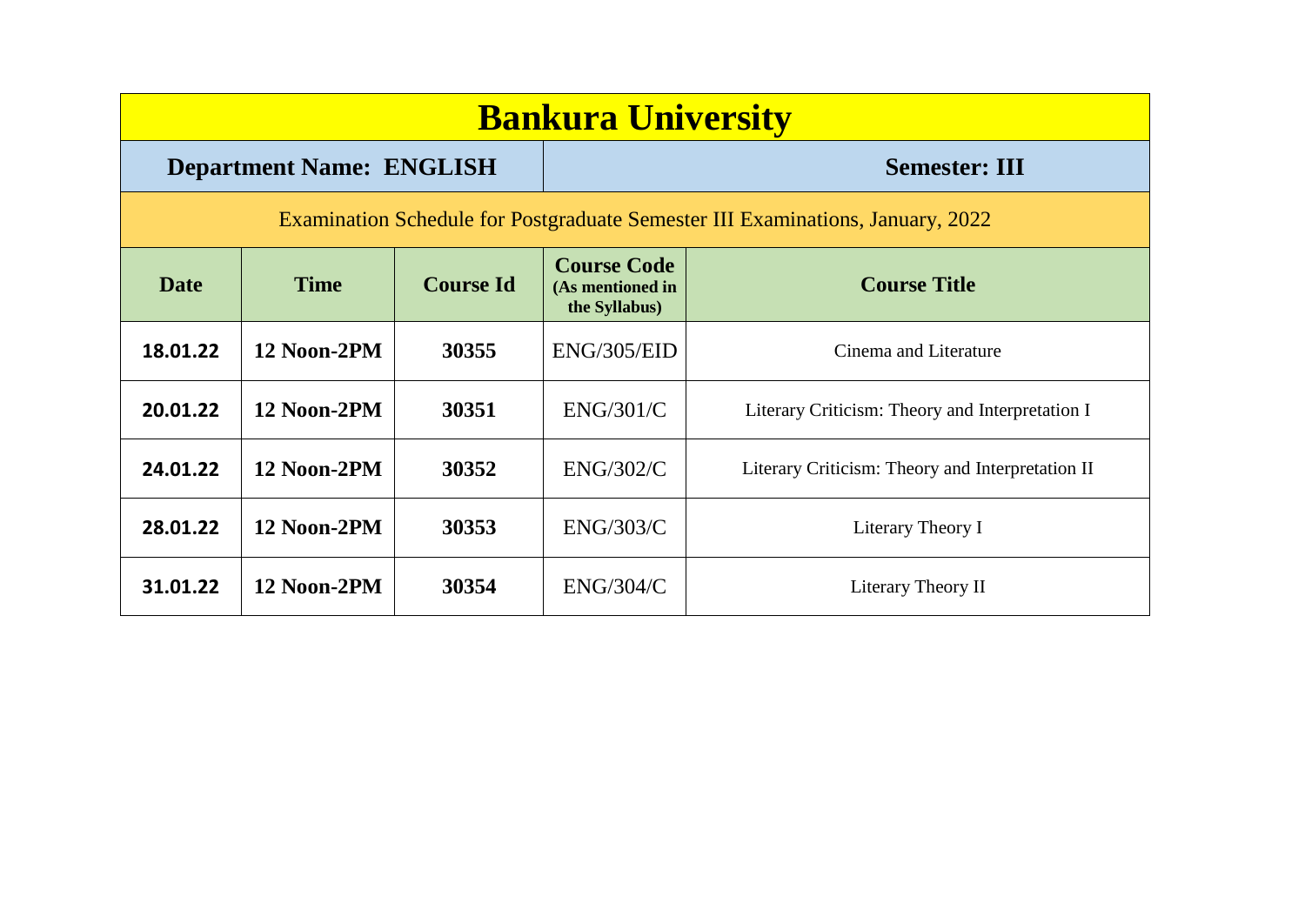| <b>Bankura University</b>                                                      |                                 |                     |                                                         |                                                                                                                                 |  |  |
|--------------------------------------------------------------------------------|---------------------------------|---------------------|---------------------------------------------------------|---------------------------------------------------------------------------------------------------------------------------------|--|--|
|                                                                                | <b>Department Name: Bengali</b> |                     | Semester: III (OLD & NEW)                               |                                                                                                                                 |  |  |
| Examination Schedule for Postgraduate Semester III Examinations, January, 2022 |                                 |                     |                                                         |                                                                                                                                 |  |  |
| <b>Date</b>                                                                    | <b>Time</b>                     | <b>Course</b><br>Id | <b>Course Code</b><br>(As mentioned in<br>the Syllabus) | <b>Course Title</b>                                                                                                             |  |  |
| $20 - 01 -$<br>2022                                                            | 12 noon-2 PM                    | 30151               | 301                                                     | বিশশতকেরআধুনিকবাংলাকবিতা $(New)$ / বাংলাসংষ্কৃতি $(OLD)$                                                                        |  |  |
| $22 - 01$<br>2022                                                              | 12 noon-2 PM                    | 30152               | 302                                                     | বিশশতকেরবাংলানাটক(New)/ রবীন্দ্রনাথেরউপন্যাস, ছোটগল্প, নাটকওপ্রবন্ধ (OLD)                                                       |  |  |
| $24-01-$<br>2022                                                               | 12 noon-2 PM                    | 30153               | 303                                                     | বিশশতকেরবাংলাকথাসাহিত্য( $New$ )/বাংলানাটক ( $OLD$ )                                                                            |  |  |
| $27-01-$<br>2022                                                               | 12 noon-2 PM                    | 30154               | 304                                                     | প্রাচীনভারতীয়এবংপাশ্চাত্যসাহিত্যতত্ত্বওসমালোচনাতত্ত্ব (New)/<br>প্রাচীনভারতীয়সাহিত্যতত্ত্ব, সমালোচনাতত্ত্বওবাংলাপ্রবন্ধ (OLD) |  |  |
| $18-01-$<br>2022                                                               | 12 noon-2 PM                    | 30155               | 305 EID                                                 | বাংলাভাষা-সাহিত্যেরসাধারণপরিচয়ওবাংলা-ইংরেজী-সংস্কৃতসাহিত্যেরতুলনামূলকআলোচনা<br>(NEW & OLD)                                     |  |  |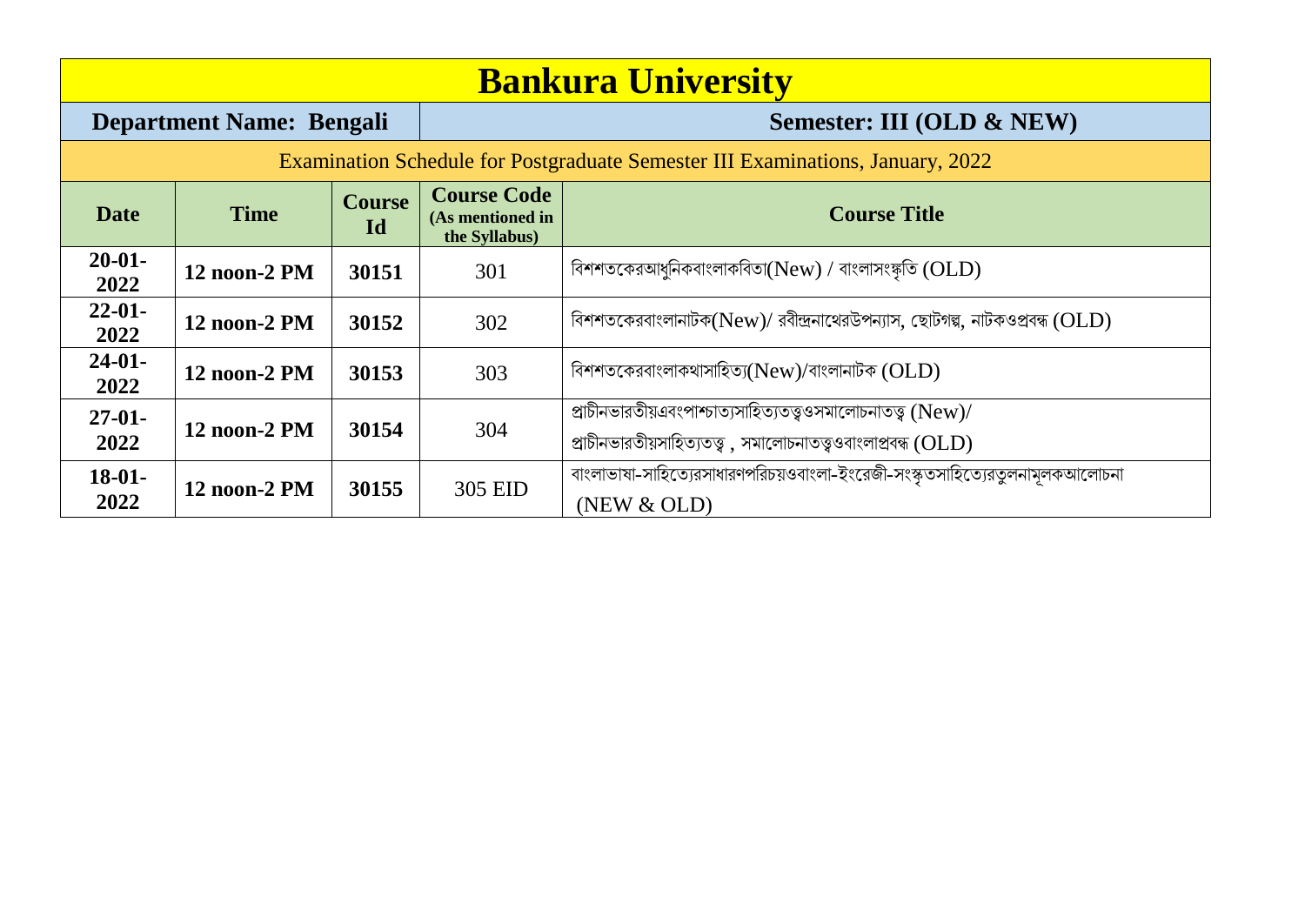| <b>Bankura University</b>                                                      |                      |                  |                                                          |                                                                |  |  |
|--------------------------------------------------------------------------------|----------------------|------------------|----------------------------------------------------------|----------------------------------------------------------------|--|--|
| <b>Semester: III</b><br><b>Department Name: BOTANY</b>                         |                      |                  |                                                          |                                                                |  |  |
| Examination Schedule for Postgraduate Semester III Examinations, January, 2022 |                      |                  |                                                          |                                                                |  |  |
| <b>Date</b>                                                                    | <b>Time</b>          | <b>Course Id</b> | <b>Course Code</b><br>(As)<br>mentioned in the Syllabus) | <b>Course Title</b>                                            |  |  |
| 18.01.22                                                                       | 12.00 noon -2 PM     |                  | 305EID                                                   |                                                                |  |  |
| 19.01.22                                                                       | 12.00 noon-2 PM      | 31351            | BOT/301C(T)                                              | <b>Cytogenetics and Plant Breeding</b><br><b>Biostatistics</b> |  |  |
| 20.01.22                                                                       | $12.00$ noon $-2$ PM | 31352            | BOT/302C(T)                                              | Ethynobotany and pharmacognosy,<br>Tissue culture.             |  |  |
| 21.01.22                                                                       | 12.00 noon-2 PM      | 31353            | BOT/303C(T)                                              | Paleobotany , Bioinstrument ration.                            |  |  |
| 24.01.22                                                                       | 12.00 noon -2 PM     | 31354            | BOT/304EA(T)                                             | Taxonomy of Angiosperms and<br>Biosystematics.                 |  |  |
| 24.01.22                                                                       | 12.00 noon-2 PM      | 31354            | BOT/304EB(T)                                             | Microbiology                                                   |  |  |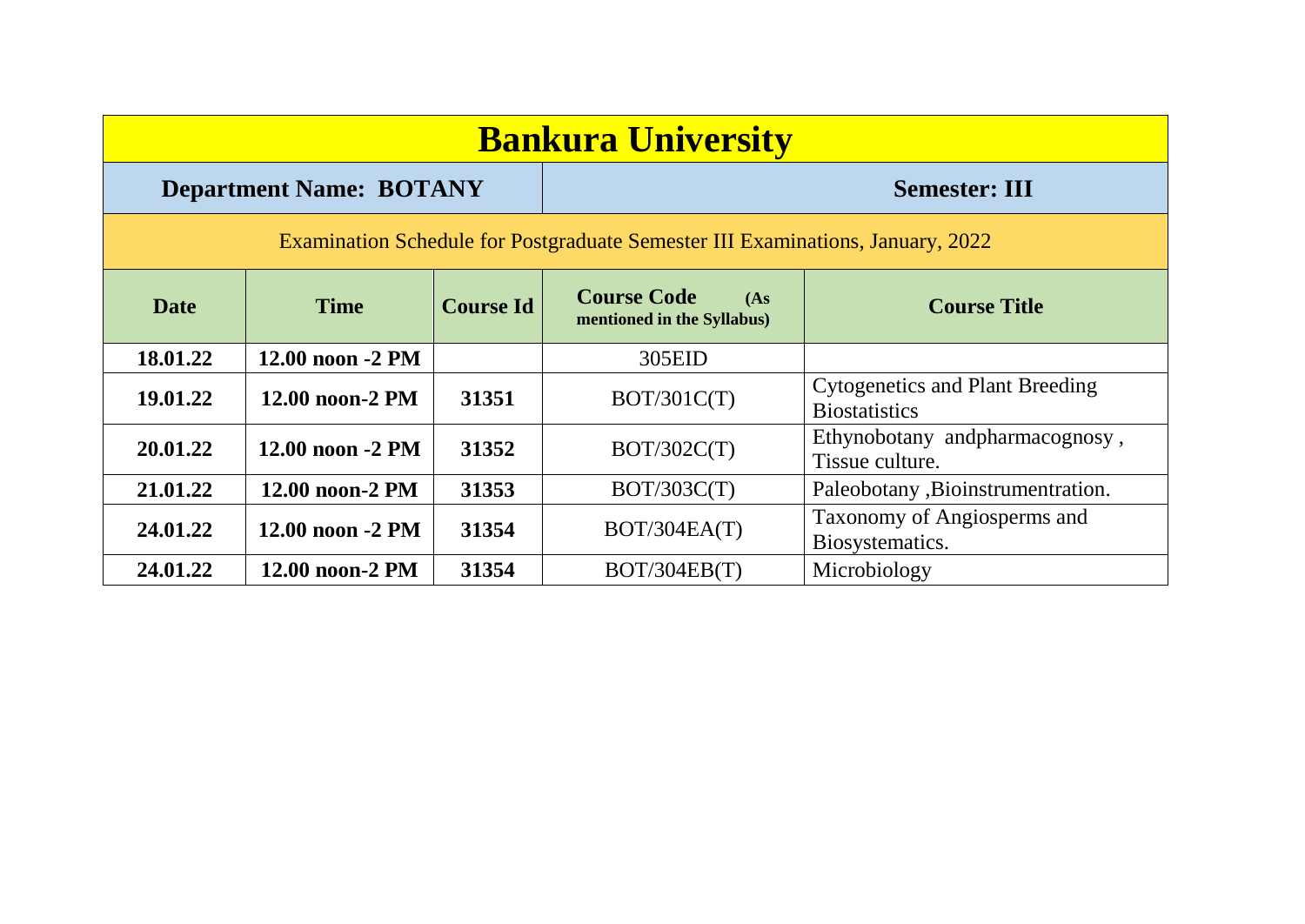| <b>Bankura University</b>                                                      |                                |                  |                                                                 |                                                      |  |
|--------------------------------------------------------------------------------|--------------------------------|------------------|-----------------------------------------------------------------|------------------------------------------------------|--|
|                                                                                | <b>Department Name: BOTANY</b> |                  |                                                                 | <b>Semester: III</b>                                 |  |
| Examination Schedule for Postgraduate Semester III Examinations, January, 2022 |                                |                  |                                                                 |                                                      |  |
| <b>Date</b>                                                                    | <b>Time</b>                    | <b>Course Id</b> | <b>Course Code</b><br>(As mentioned in the<br><b>Syllabus</b> ) | <b>Course Title</b>                                  |  |
| 25.01.22                                                                       | 11.00-1.00 PM                  | 31361            | BOT/301C(PR)                                                    | <b>Cytogenetics and Plant Breeding Biostatistics</b> |  |
| 25.01.22                                                                       | 2.00-4.00 PM                   | 31362            | BOT/302C(PR)                                                    | Ethynobotany and pharmacognosy, Tissue culture.      |  |
| 27.01.22                                                                       | 11.00-1.00 PM                  | 31363            | <b>BOT/303C(PR)</b>                                             | Paleobotany , Bioinstrument ration.                  |  |
| 27.01.22                                                                       | 2.00-4.00 PM                   | 31364            | BOT/304EA(PR)                                                   | Taxonomy of Angiosperms and Biosystematics.          |  |
| 27.01.22                                                                       | 2.00-4.00 PM                   | 31364            | BOT/304EB(PR)                                                   | Microbology                                          |  |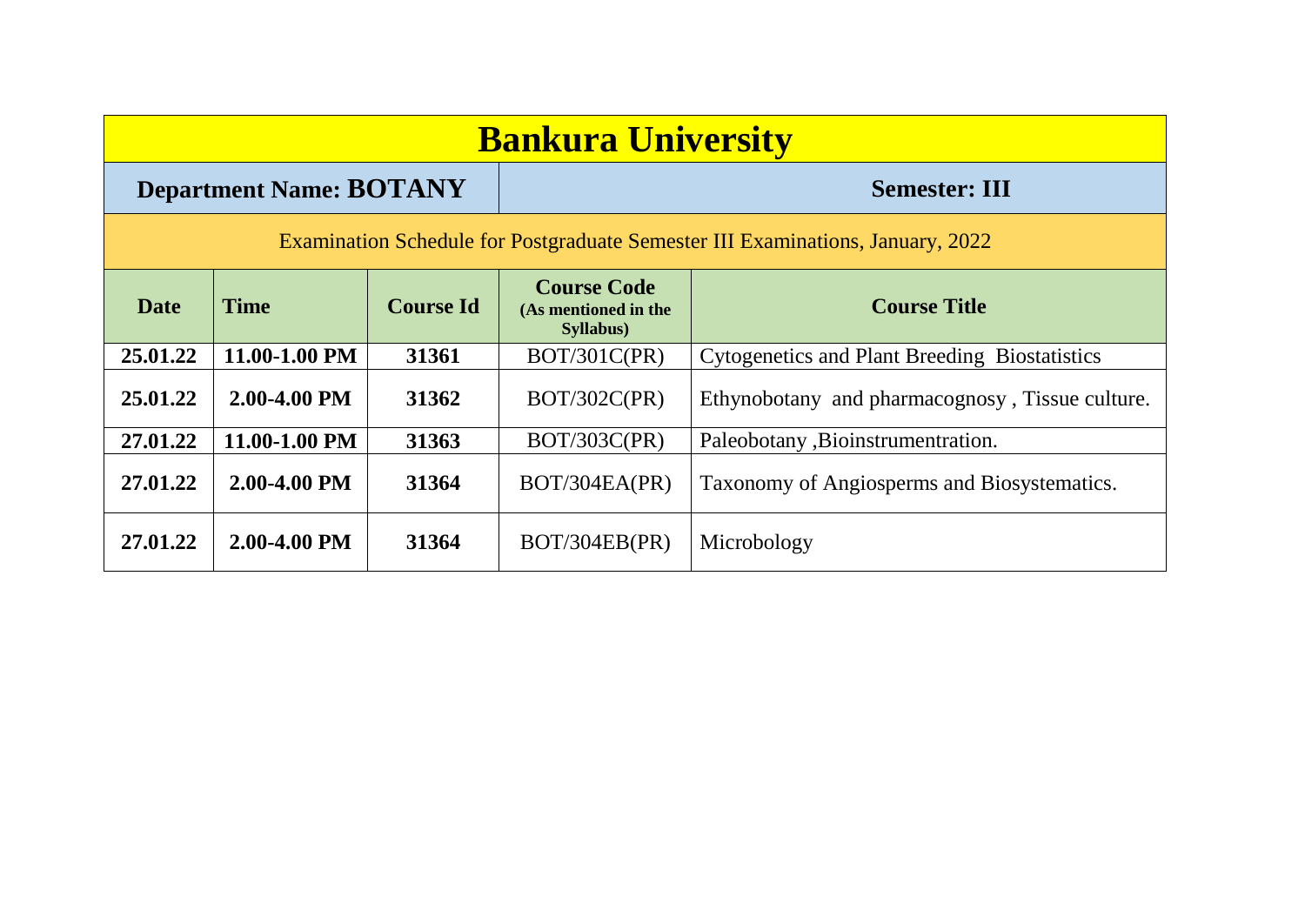|                                                                                | <b>Bankura University</b>                           |                                                    |                                                                    |                                                                                                                    |  |  |
|--------------------------------------------------------------------------------|-----------------------------------------------------|----------------------------------------------------|--------------------------------------------------------------------|--------------------------------------------------------------------------------------------------------------------|--|--|
| <b>Department Name: Music</b>                                                  |                                                     |                                                    |                                                                    | <b>Semester: III</b>                                                                                               |  |  |
| Examination Schedule for Postgraduate Semester III Examinations, January, 2022 |                                                     |                                                    |                                                                    |                                                                                                                    |  |  |
| <b>Date</b>                                                                    | <b>Time</b>                                         | <b>Course Id</b>                                   | <b>Course Code</b><br>(As mentioned in<br>the Syllabus)            | <b>Course Title</b>                                                                                                |  |  |
| 18.1.22                                                                        | 12.00<br>$\text{noon-2}$<br>$\mathbf{p}.\mathbf{m}$ | <b>PG/MUS/305EID &amp;</b><br>PG/MUS-<br>RS/305EID | 30555                                                              | Practical Knowledge of raga with basic knowledge of notation(HCM)(PRACTICAL KNOWLEDGE OF RABINDRA<br>SANGEET(RS)   |  |  |
| 21.1.22                                                                        | $11.00$ a.m-<br>1:00 p.m                            | PG/MUS/301C                                        | 30551<br>History of Indian Music & theoretical description of raga |                                                                                                                    |  |  |
| 24.1.22                                                                        | 11.00 a.m-<br>1:00 p.m                              | PG/MUS/302C                                        | 30552                                                              | Knowledge of Aesthetics                                                                                            |  |  |
| 27.1.22                                                                        | 11.00 a.m-<br>1:00 p.m                              | PG/MUS/303C                                        | 30563                                                              | Practical-Detailed knowledge of Khayal                                                                             |  |  |
| 31.1.22                                                                        | 11.00 a.m-<br>1:00 p.m                              | PG/MUS/304C                                        | 30564                                                              | Practical-Non-Detailed raga                                                                                        |  |  |
| 21.1.22                                                                        | 11.00 a.m-<br>1:00 p.m                              | PG/MUS-RS/301C                                     | 30551                                                              | THEORY OF ART, GENERAL AESTHETICS AND MUSICAL AESTHETICS                                                           |  |  |
| 24.1.22                                                                        | 11.00 a.m-<br>1:00 p.m                              | PG/MUS-RS/302C                                     | 30552                                                              | MUSICAL AESTHETICS OF RABINDRANATH AS REFLECTED IN HIS WRITING ON MUSIC                                            |  |  |
| 27.1.22                                                                        | 11.00 a.m-<br>1:00 p.m                              | PG/MUS-RS/303C                                     | 30563                                                              | THE ORIGINAL SONGS FROM WHICH TAGORE ADOPTED THE TUNE                                                              |  |  |
| 31.1.22                                                                        | 11.00 a.m-<br>1:00 p.m                              | PG/MUS-RS/304C                                     | 30564                                                              | RABINDRA SANGEET, DHRUPADANGA, KHEYALANGA, TAPPANGA &<br>THUMRIANGA, BOULANGA, KIRTANGANA, PRADESHIK AND PASCHATTO |  |  |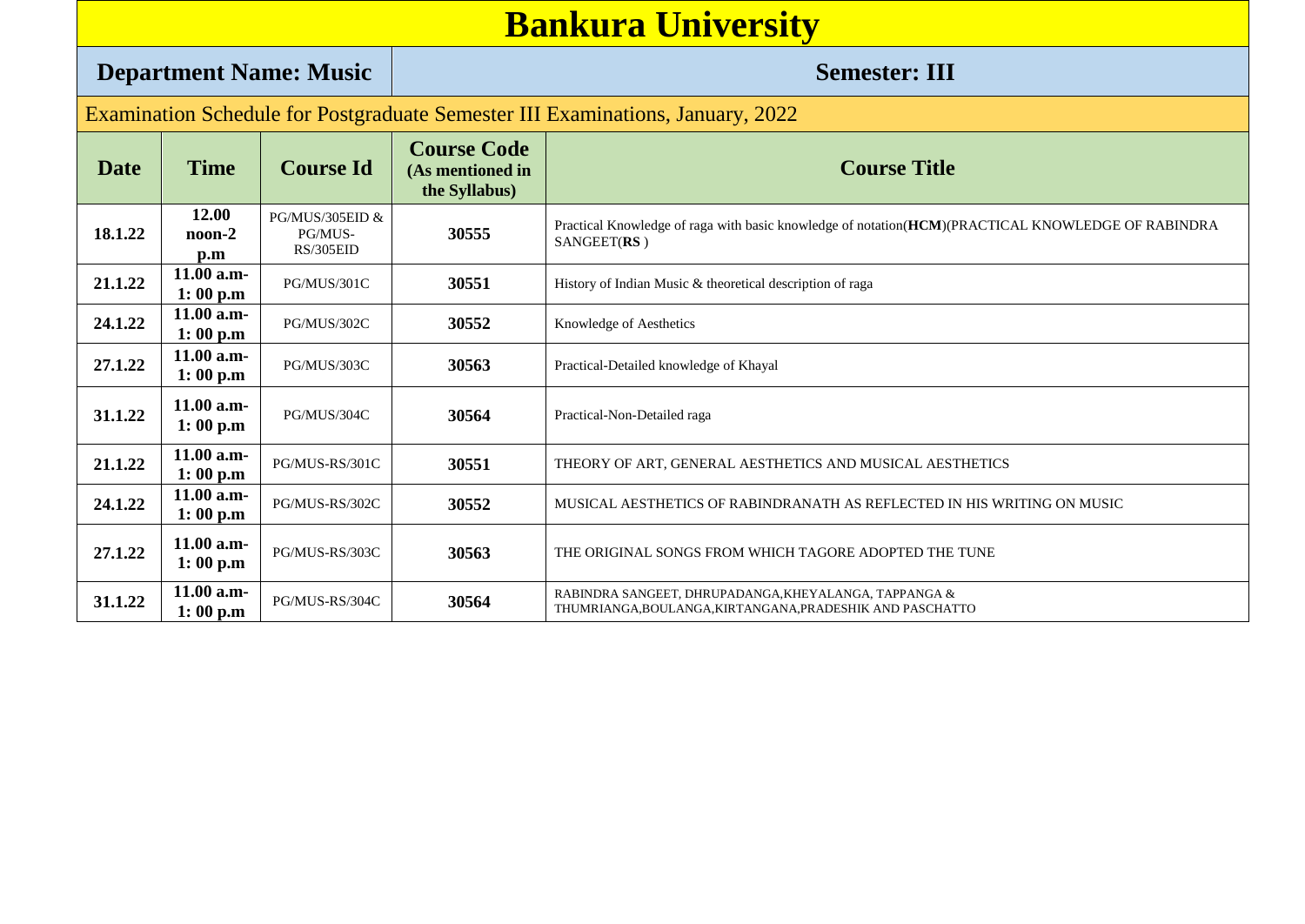### **Bankura University**

| <b>Department Name: Philosophy</b>                                             |                                    |       | <b>Semester: III</b>                                    |                                                |  |  |
|--------------------------------------------------------------------------------|------------------------------------|-------|---------------------------------------------------------|------------------------------------------------|--|--|
| Examination Schedule for Postgraduate Semester III Examinations, January, 2022 |                                    |       |                                                         |                                                |  |  |
| Date                                                                           | <b>Course</b><br><b>Time</b><br>Id |       | <b>Course Code</b><br>(As mentioned in the<br>Syllabus) | <b>Course Title</b>                            |  |  |
| 18-01-2022                                                                     | $12$ noon $-02$ pm                 | 30655 | <b>MAPHIL 305EID</b>                                    | Ethical, moral dilemma and logical paradox     |  |  |
| 20-01-2022                                                                     | $12$ noon $-02$ pm                 | 30651 | MAPHIL 301C                                             | Philosophy of Language (Indian)                |  |  |
| 24-01-2022                                                                     | $12$ noon $-02$ pm                 | 30652 | MAPHIL 302C                                             | <b>Western Metaphysics</b>                     |  |  |
| 27-01-2022                                                                     | $12$ noon $-02$ pm                 | 30653 | <b>MAPHIL 303EC</b>                                     | $(1)$ Prācīna Nyāya-I, $(2)$ Biomedical Ethics |  |  |
| 31-01-2022                                                                     | $12$ noon $-02$ pm                 | 30654 | <b>MAPHIL 304EC</b>                                     | (1) Navya Nyāya-I, (2) Socio Political Ethics  |  |  |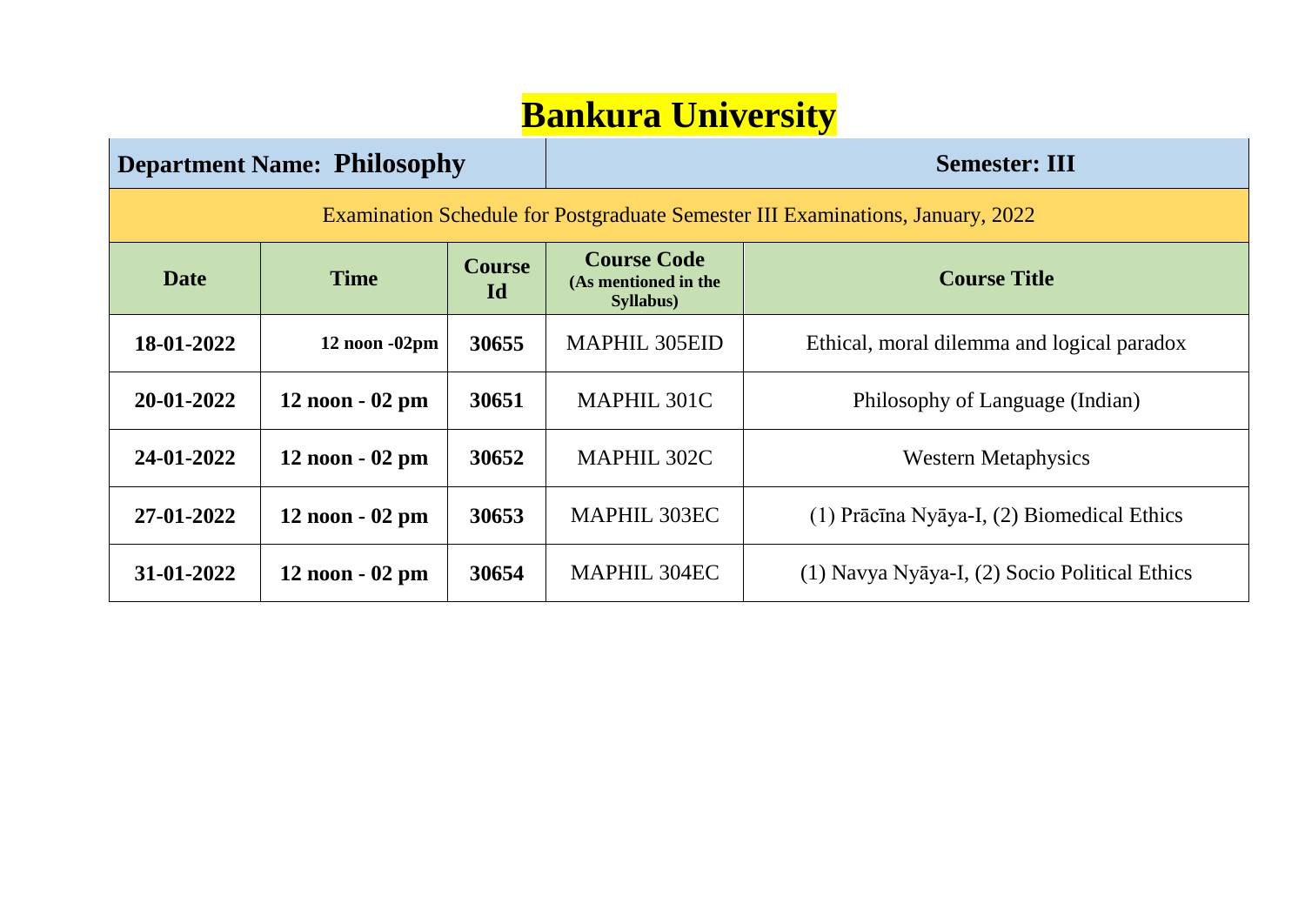| <b>Bankura University</b>                                                      |                                     |                  |                                                         |                            |  |  |
|--------------------------------------------------------------------------------|-------------------------------------|------------------|---------------------------------------------------------|----------------------------|--|--|
|                                                                                | <b>Department Name: Mathematics</b> |                  |                                                         | <b>Semester: III</b>       |  |  |
| Examination Schedule for Postgraduate Semester III Examinations, January, 2022 |                                     |                  |                                                         |                            |  |  |
| <b>Date</b>                                                                    | <b>Time</b>                         | <b>Course Id</b> | <b>Course Code</b><br>(As mentioned in<br>the Syllabus) | <b>Course Title</b>        |  |  |
| 19.01.2022                                                                     | $12.00 - 14.00$ hrs                 | 32151            | 301C                                                    | <b>Functional Analysis</b> |  |  |
| 21.01.2022                                                                     | 12.00-14.00 hrs                     | 32152            | 302C                                                    | <b>Classical Mechanics</b> |  |  |
| 24.01.2022                                                                     | 12.00-14.00 hrs                     | 32153            | 303C                                                    | <b>Continuum Mechanics</b> |  |  |
| 27.01.2022                                                                     | 12.00-14.00 hrs                     | 32154            | 304ME                                                   | Advanced algebra-I         |  |  |
| 31.01.2022                                                                     | 12.00-14.00 hrs                     | 32156            | 306ME                                                   | <b>Dynamical Systems</b>   |  |  |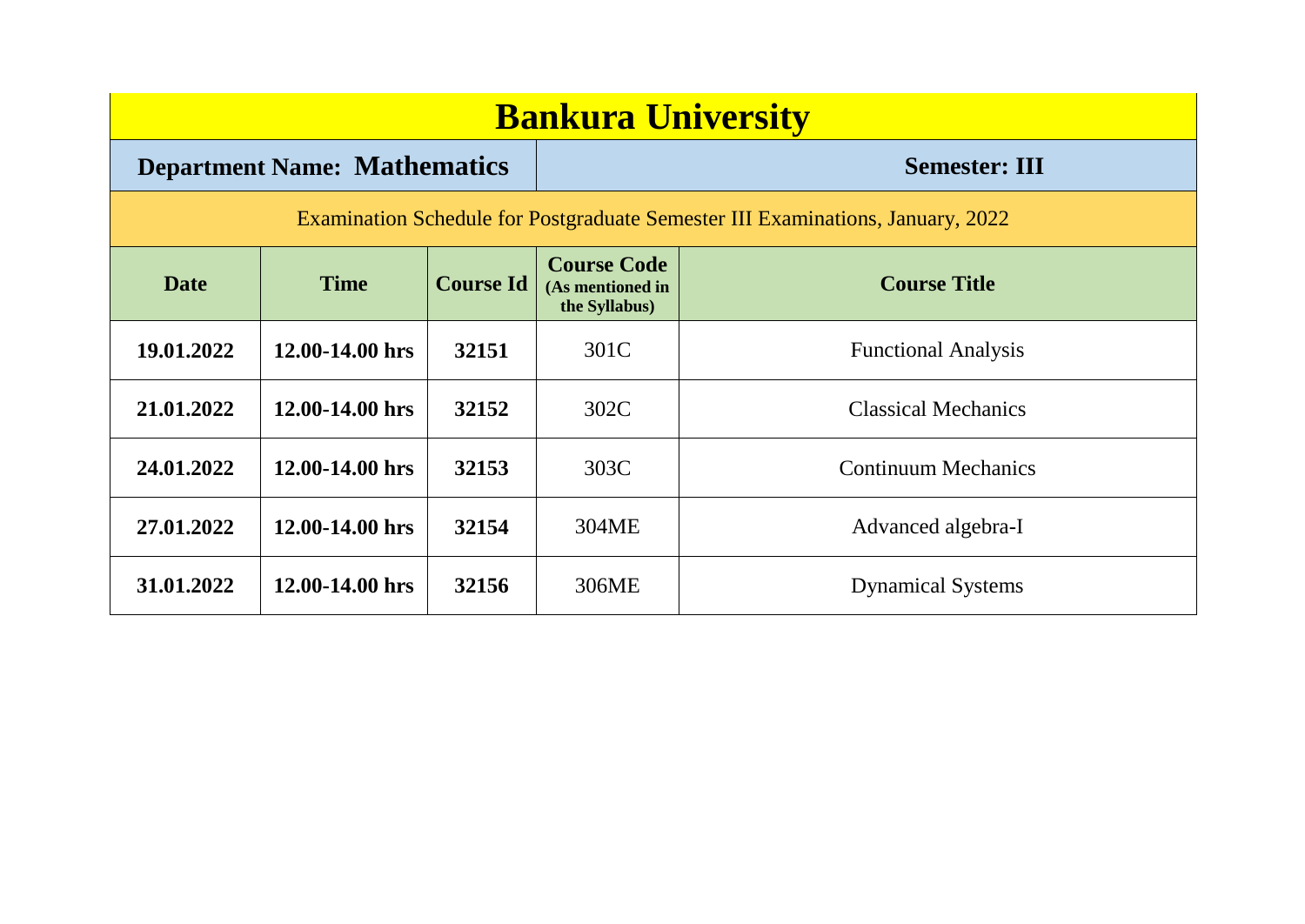| <b>Bankura University</b> |                                                                                |                  |                                                         |                                                                                                 |  |  |  |
|---------------------------|--------------------------------------------------------------------------------|------------------|---------------------------------------------------------|-------------------------------------------------------------------------------------------------|--|--|--|
|                           | <b>Department Name: Political Science</b>                                      |                  |                                                         | <b>Semester: III</b>                                                                            |  |  |  |
|                           | Examination Schedule for Postgraduate Semester III Examinations, January, 2022 |                  |                                                         |                                                                                                 |  |  |  |
| <b>Date</b>               | <b>Time</b>                                                                    | <b>Course Id</b> | <b>Course Code</b><br>(As mentioned in<br>the Syllabus) | <b>Course Title</b>                                                                             |  |  |  |
| 18/01/2022                | $12:00$ noon-2:00 pm                                                           | 30855            | <b>PLS305</b><br>E.I.D. (NEW)                           | India's Foreign Policy (Optional Paper: Minor for Others<br>Disciplines)<br><b>NEW SYLLABUS</b> |  |  |  |
| 20/01/2022                | $12:00$ noon-2:00 pm                                                           | 30851            | <b>PLS301 C</b>                                         | <b>Public Administration</b>                                                                    |  |  |  |
| 24/01/2022                | $12:00$ noon-2:00 pm                                                           | 30852            | <b>PLS302 C</b>                                         | Social and Political Movements in Colonial India                                                |  |  |  |
| 27/01/2022                | $12:00$ noon-2:00 pm                                                           | 30853            | <b>PLS303 C</b>                                         | Indian Political Process since Independence                                                     |  |  |  |
| 31/01/2022                | $12:00$ noon-2:00 pm                                                           | 30854            | <b>PLS304 C</b>                                         | <b>Research Methodology</b>                                                                     |  |  |  |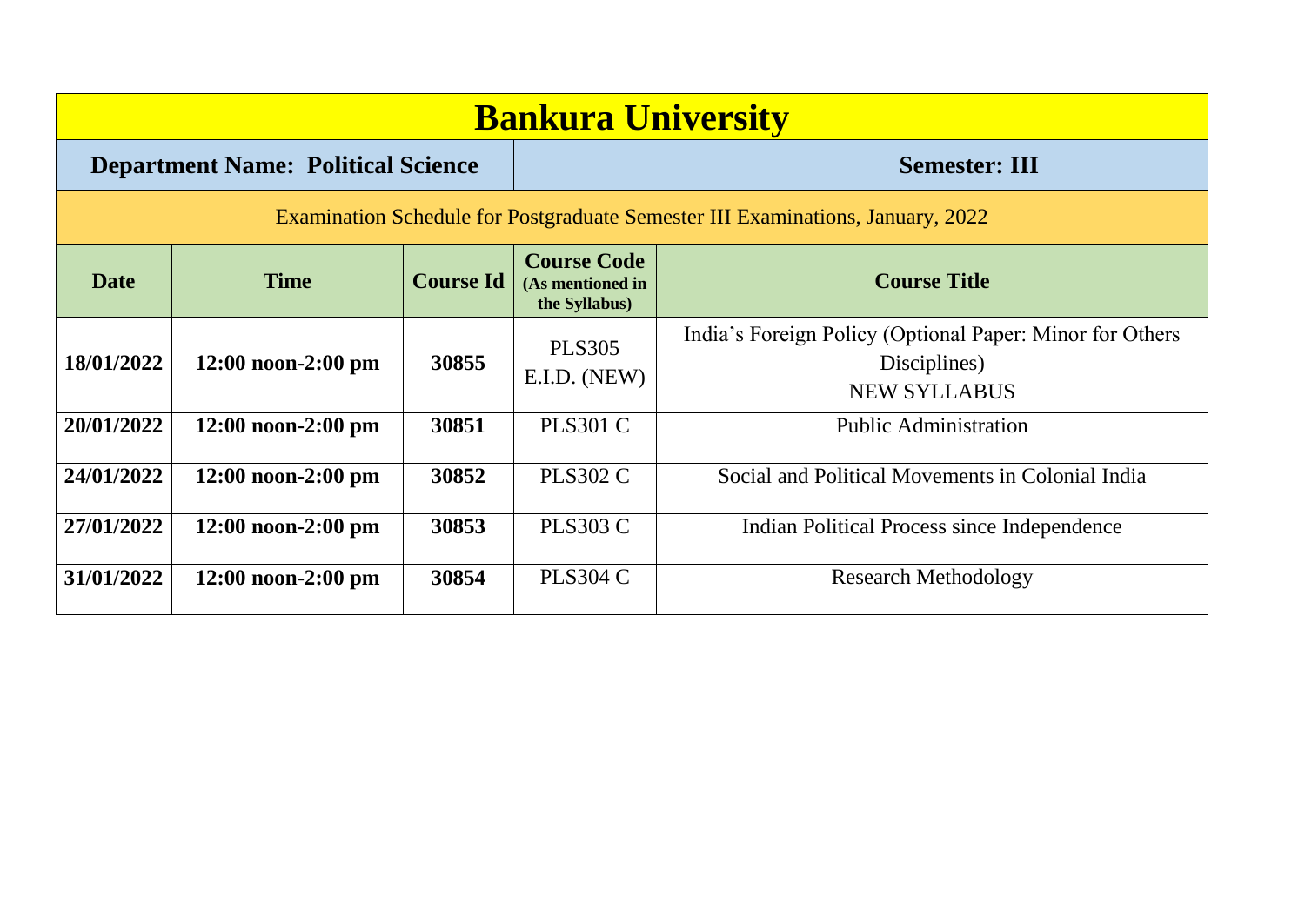| <b>Bankura University</b>                                                      |                                   |                     |                                                         |                              |  |
|--------------------------------------------------------------------------------|-----------------------------------|---------------------|---------------------------------------------------------|------------------------------|--|
|                                                                                | <b>Department Name: Chemistry</b> |                     | <b>Semester: III</b>                                    |                              |  |
| Examination Schedule for Postgraduate Semester III Examinations, January, 2022 |                                   |                     |                                                         |                              |  |
| <b>Date</b>                                                                    | <b>Time</b>                       | <b>Course</b><br>Id | <b>Course Code</b><br>(As mentioned in<br>the Syllabus) | <b>Course Title</b>          |  |
| 18.01.2022                                                                     | $12$ noon- $2$ pm                 | 31455               | CHEM 305 EID                                            | ADVANCED GENERAL CHEMISTRY   |  |
| 19.01.2022                                                                     | $12$ noon- $2$ pm                 | 31451               | CHEM 301C                                               | <b>INORGANIC CHEMISTRY</b>   |  |
| 20.01.2022                                                                     | $12$ noon- $2$ pm                 | 31452               | CHEM 302C                                               | <b>ORGANIC CHEMISTRY</b>     |  |
| 21.01.2022                                                                     | $12$ noon- $2$ pm                 | 31453               | CHEM 303C                                               | PHYSICAL CHEMISTRY           |  |
| 24.01.2022                                                                     | $12$ noon- $2$ pm                 | 31464               | <b>CHEM</b><br>304C(PR)                                 | ORGANIC CHEMISTRY PRACTICAL  |  |
| 25.01.2022                                                                     | $12$ noon- $2$ pm                 | 31466               | <b>CHEM</b><br>306C(PR)                                 | PHYSICAL CHEMISTRY PRACTICAL |  |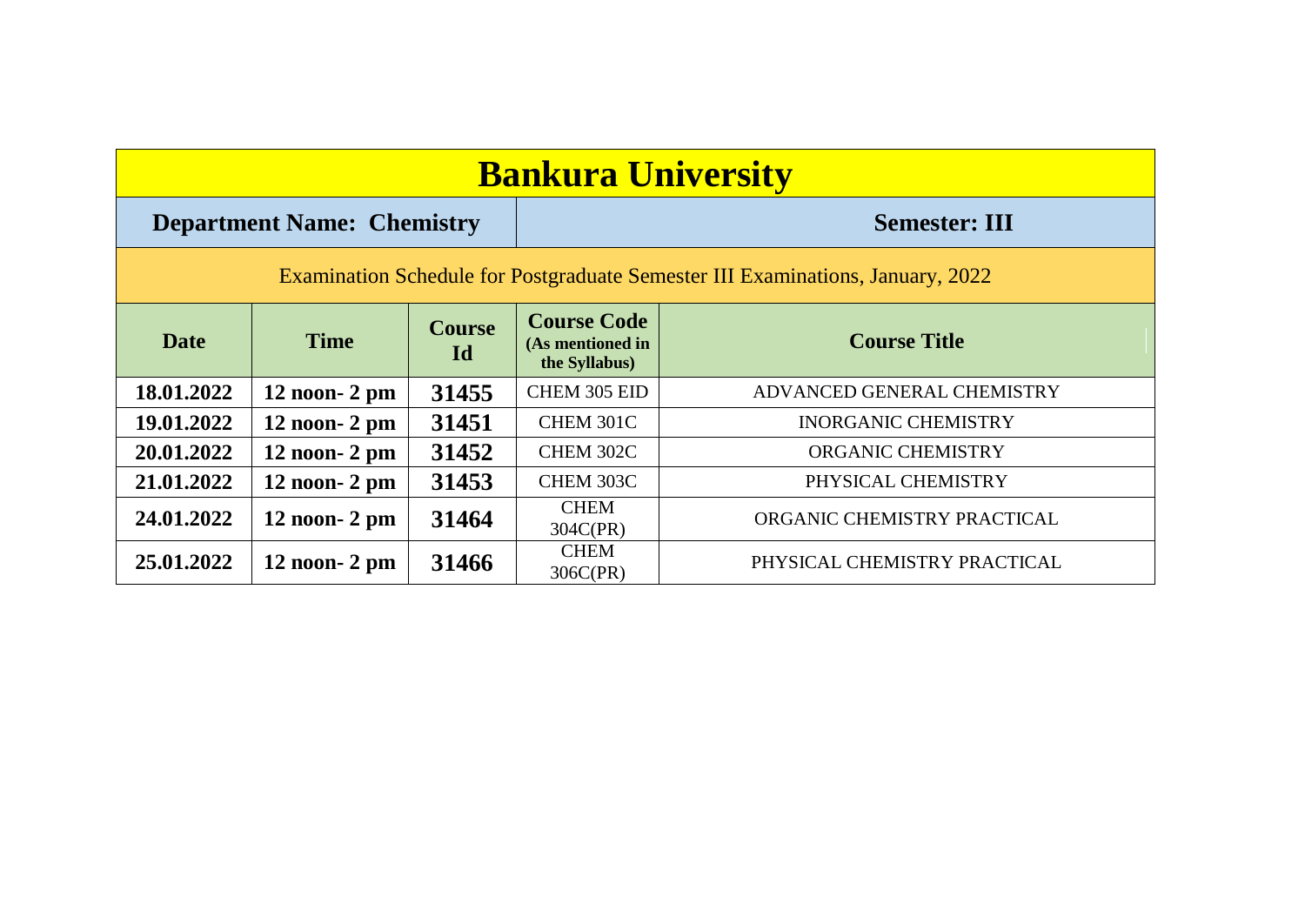| <b>Bankura University</b>                                                      |                   |                     |                                                                |                                                                       |  |  |
|--------------------------------------------------------------------------------|-------------------|---------------------|----------------------------------------------------------------|-----------------------------------------------------------------------|--|--|
| <b>Department Name: Geo-Informatics</b>                                        |                   |                     | <b>Semester: III</b>                                           |                                                                       |  |  |
| Examination Schedule for Postgraduate Semester III Examinations, January, 2022 |                   |                     |                                                                |                                                                       |  |  |
| <b>Date</b>                                                                    | <b>Time</b>       | <b>Course Id</b>    | <b>Course</b><br>Code<br>(As)<br>mentioned in<br>the Syllabus) | <b>Course Title</b>                                                   |  |  |
| 31-01-2022                                                                     | $12$ noon- $2$ pm | <b>PG/GI/304/EP</b> | 33164                                                          | PRACTICAL PROJECT ON MAJOR ELECTIVE                                   |  |  |
| 19-01-2022                                                                     | $12$ noon- $2$ pm | PG/GI/301/T         | 33151                                                          | DATABASE MANAGEMENT SYSTEM, GNNS<br><b>AND GPS</b>                    |  |  |
| 21-01-2022                                                                     | $12$ noon- $2$ pm | PG/GI/302/T         | 33152                                                          | <b>RESEARCH METHODS AND</b><br><b>METHODOLOGY</b>                     |  |  |
| 24-01-2022                                                                     | $12$ noon- $2$ pm | PG/GI/303/EA        | 33153                                                          | <b>GEO-INFORMATICS FOR RESOURCE AND</b><br><b>DISASTER MANAGEMENT</b> |  |  |
| 27-01-2022                                                                     | $12$ noon- $2$ pm | <b>PG/GI/306/P</b>  | 33166                                                          | <b>GIS AND GNNS</b>                                                   |  |  |
| 23-01-2022                                                                     | $12$ noon- $2$ pm | PG/GI/307/P         | 33167                                                          | <b>SURVEYING AND FIELD WORK</b>                                       |  |  |
| 18-01-2022                                                                     | $12$ noon- $2$ pm | 305 EID             | 33155                                                          |                                                                       |  |  |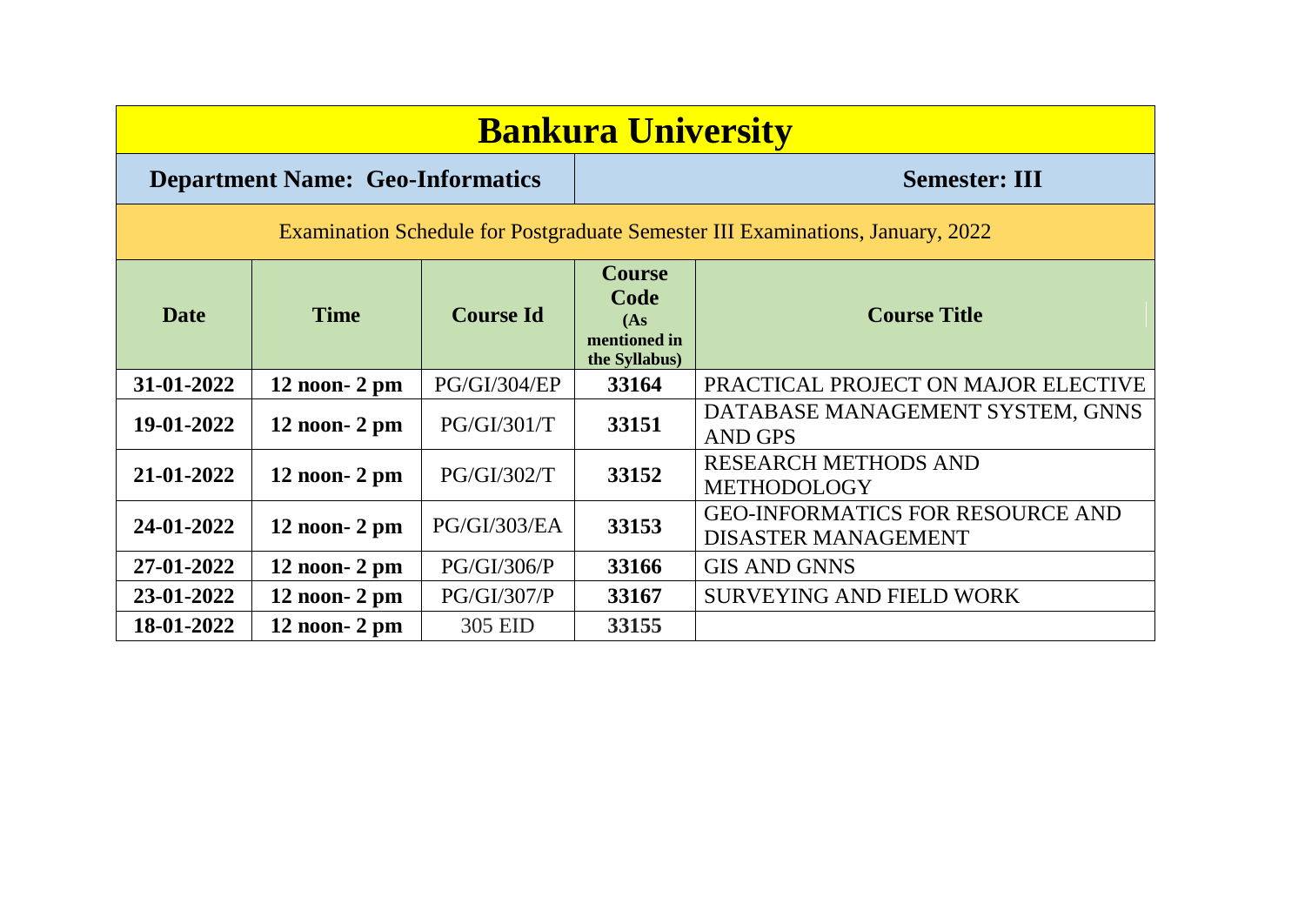| <b>Bankura University</b> |                                  |                  |                                                               |                                                                                |  |
|---------------------------|----------------------------------|------------------|---------------------------------------------------------------|--------------------------------------------------------------------------------|--|
|                           | <b>Department Name: SANSKRIT</b> |                  |                                                               | <b>Semester: III</b>                                                           |  |
|                           |                                  |                  |                                                               | Examination Schedule for Postgraduate Semester III Examinations, January, 2022 |  |
| <b>Date</b>               | <b>Time</b>                      | <b>Course Id</b> | <b>Course</b><br>Code<br>(As mentioned<br>in the<br>Syllabus) | <b>Course Title</b>                                                            |  |
| 18/01/2022                | 12.00 Noon-2pm                   | 30955            | <b>SNS/305/EID</b>                                            | CLASSICAL INTELLECTUAL TRADITION IN SANSKRIT<br><b>LANGUAGE</b>                |  |
| 20/01/2022                | 11.30am-1:30 pm                  | 30951            | <b>SNS/301/EA</b><br><b>SNS/301/EC</b><br><b>SNS/301/ED</b>   | VEDIC HYMNS, HISTORY & ANCIENT<br>PHONETICS, HISTORY & LOGIC                   |  |
| 24/01/2022                | 11.30am-1:30 pm                  | 30952            | <b>SNS/302/EA</b><br><b>SNS/302/EC</b><br><b>SNS/302/ED</b>   | HISTORY, PRACHINAVYAKARANA,<br>Pratipaksa School                               |  |
| 27/01/2022                | 11.30am-1:30 pm                  | 30953            | <b>SNS/303/EA</b><br><b>SNS/303/EC</b><br><b>SNS/303/ED</b>   | ARANYAKA & UPANISAD,<br>NAVYAVYAKARANAM, Pracina School of<br>Nyaya            |  |
| 31/01/2022                | 11.30am-1:30 pm                  | 30954            | SNS/304/EA,<br>SNS/304/EC,<br><b>SNS/304/ED</b>               | NIRUKTA & VRHATDEVATA, PRAKRIY,<br>School of Vai§e∙ika                         |  |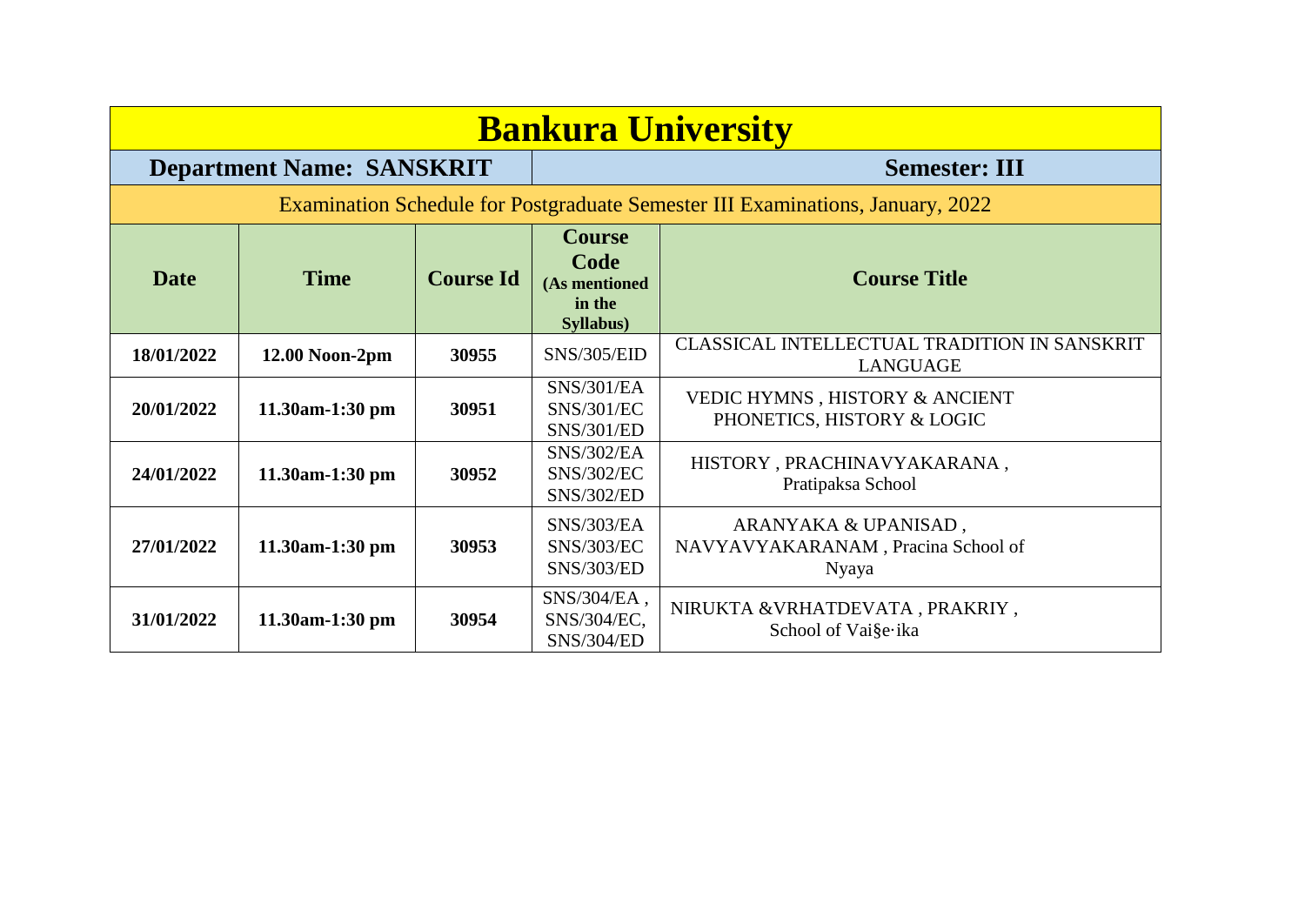| <b>Bankura University</b>                                                      |                                 |                  |                                                                 |                                                          |  |  |
|--------------------------------------------------------------------------------|---------------------------------|------------------|-----------------------------------------------------------------|----------------------------------------------------------|--|--|
|                                                                                | <b>Department Name: Santali</b> |                  |                                                                 | <b>Semester: III</b>                                     |  |  |
| Examination Schedule for Postgraduate Semester III Examinations, January, 2022 |                                 |                  |                                                                 |                                                          |  |  |
| <b>Date</b>                                                                    | <b>Time</b>                     | <b>Course Id</b> | <b>Course Code</b><br>(As mentioned in the<br><b>Syllabus</b> ) | <b>Course Title</b>                                      |  |  |
| 18-01-2022                                                                     | $12.00 - 2.00$ pm               | 31055            | SNT-305EID                                                      | <b>Introduction of Santali Language &amp; Literature</b> |  |  |
| 20-01-2022                                                                     | $12.00 - 2.00$ pm               | 31051            | <b>SNT-301C</b>                                                 | <b>Modern Poetry</b>                                     |  |  |
| 25-01-2022                                                                     | $12.00 - 2.00$ pm               | 31052            | <b>SNT-302C</b>                                                 | <b>Modern Drama</b>                                      |  |  |
| 27-01-2022                                                                     | 12.00-2.00pm                    | 31053            | <b>SNT-303C</b>                                                 | <b>Modern Santali Fiction</b>                            |  |  |
| 28-01-2021                                                                     | $12.00 - 2.00$ pm               | 31054            | $SNT-304E(P-1)/1$                                               | <b>Folk Literature</b>                                   |  |  |
| 28-01-2021                                                                     | $12.00 - 2.00$ pm               | 31054            | $SNT-304E(P-1)/2$                                               | Linguiestuic                                             |  |  |
| 28-01-2021                                                                     | $12.00 - 2.00$ pm               | 31054            | $SNT-304E(P-1)/5$                                               | <b>Drama</b>                                             |  |  |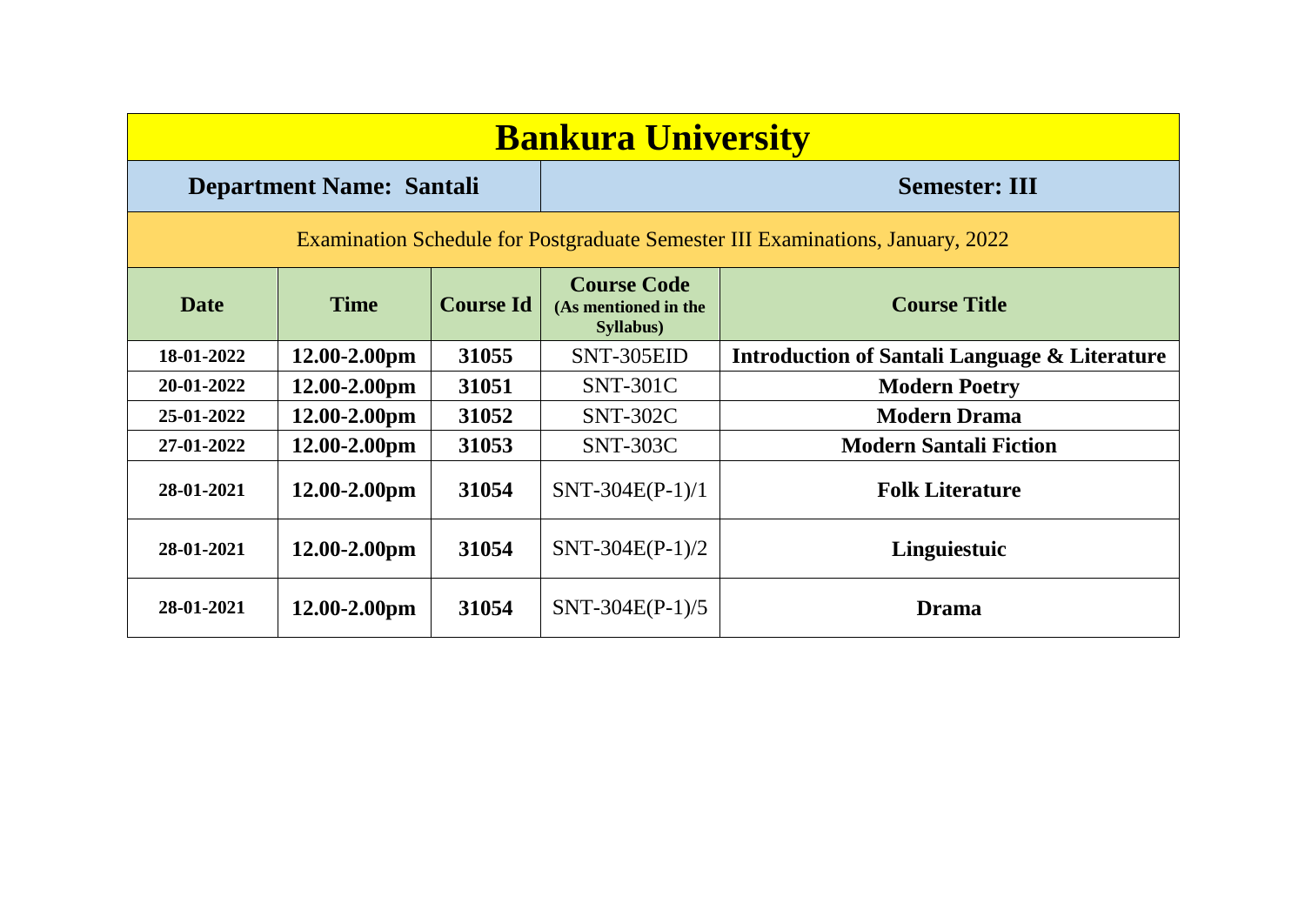| <b>Bankura University</b> |  |
|---------------------------|--|
|                           |  |

#### **Department Name: Social Work Semester: III**

| <b>Examination Schedule for Postgraduate Semester III Examinations, January, 2022</b> |  |
|---------------------------------------------------------------------------------------|--|
|                                                                                       |  |

| <b>Date</b> | <b>Time</b>             | <b>Course</b><br><b>Id</b> | <b>Course Code</b><br>(As<br>mentioned in the Syllabus) | <b>Course Title</b>                                        |
|-------------|-------------------------|----------------------------|---------------------------------------------------------|------------------------------------------------------------|
| 18.01.2022  | $12:00$ noon $-3:00$ pm | 32855                      | <b>PG/SW/305/EID</b>                                    | SOCIAL JUSTICE AND HUMAN RIGHTS                            |
| 19.01.2022  | $12:00$ noon $-4:00$ pm | 32866                      | <b>PG/SW/306/PR</b>                                     | INDUSTRIAL TRAINING AND VIVA - VOCE                        |
| 20.01.2022  | $12:00$ noon $-4:00$ pm | 32866                      | <b>PG/SW/306/PR</b>                                     | INDUSTRIAL TRAINING AND VIVA - VOCE                        |
| 24.01.2022  | $12:00$ noon $-3:00$ pm | 32851                      | PG/SW/301/C                                             | <b>CONTEMPORARY SOCIAL THOUGHTS</b>                        |
| 27.01.2022  | $12:00$ noon $-3:00$ pm | 32852                      | PG/SW/302/C                                             | SOCIAL WORK PRACTICE WITH FAMILIES AND CHILDREN            |
| 29.01.2022  | $12:00$ noon $-3:00$ pm | 32853                      | PG/SW/303/C                                             | SOCIAL WELFARE AMINISTRATON                                |
| 31.01.2022  | $12:00$ noon $-3:00$ pm | 32854                      | <b>PG/SW/304/ME</b>                                     | HEALTH AND SOCIAL WORK/Counselling: Theory and<br>Practice |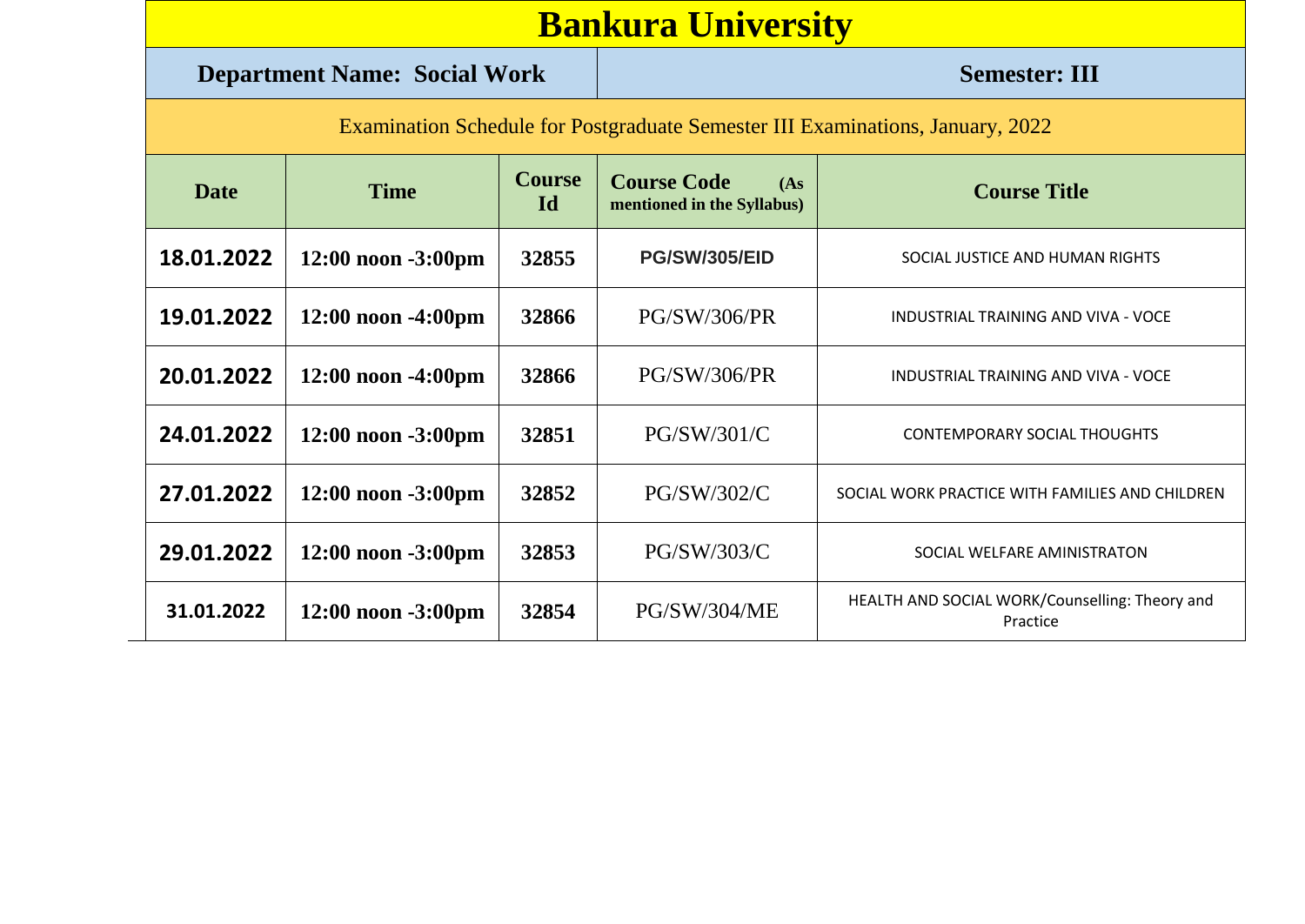# **Bankura University**

| <b>Department Name: History</b>                                                |                   |                  | <b>Semester: III</b>                                            |                                                                                                      |  |  |
|--------------------------------------------------------------------------------|-------------------|------------------|-----------------------------------------------------------------|------------------------------------------------------------------------------------------------------|--|--|
| Examination Schedule for Postgraduate Semester III Examinations, January, 2022 |                   |                  |                                                                 |                                                                                                      |  |  |
| <b>Date</b>                                                                    | <b>Time</b>       | <b>Course Id</b> | <b>Course Code</b><br>(As mentioned in the<br><b>Syllabus</b> ) | <b>Course Title</b>                                                                                  |  |  |
| $18-01-2022$                                                                   | $12$ noon $-2$ pm | 30455            | HIST305/C/EIDB                                                  | Theories and Debates in Indian History                                                               |  |  |
| 19-01-2022                                                                     | <b>NA</b>         | 30464            | HIST 304IA<br>(D.V.)                                            | Internal Assignment                                                                                  |  |  |
| $20 - 01 - 2022$                                                               | $12$ noon $-2$ pm | 30451            | HIST301C                                                        | HISTORIOGRAPHY AND HISTORICAL METHODS                                                                |  |  |
| $22 - 01 - 2022$                                                               | $12$ noon $-2$ pm | 30452            | HIST302C                                                        | BIRTH OF THE MODERN WORLD: CAPITALISM AND<br>COLONIALISM IN HISTORICAL PERSPECTIVE                   |  |  |
| $24-01-2022$                                                                   | $12$ noon $-2$ pm | 30453            | HIST303EA/EC                                                    | Colonialism and its Impact on Indian Society and<br>Culture/Crime, Law and Society in Colonial India |  |  |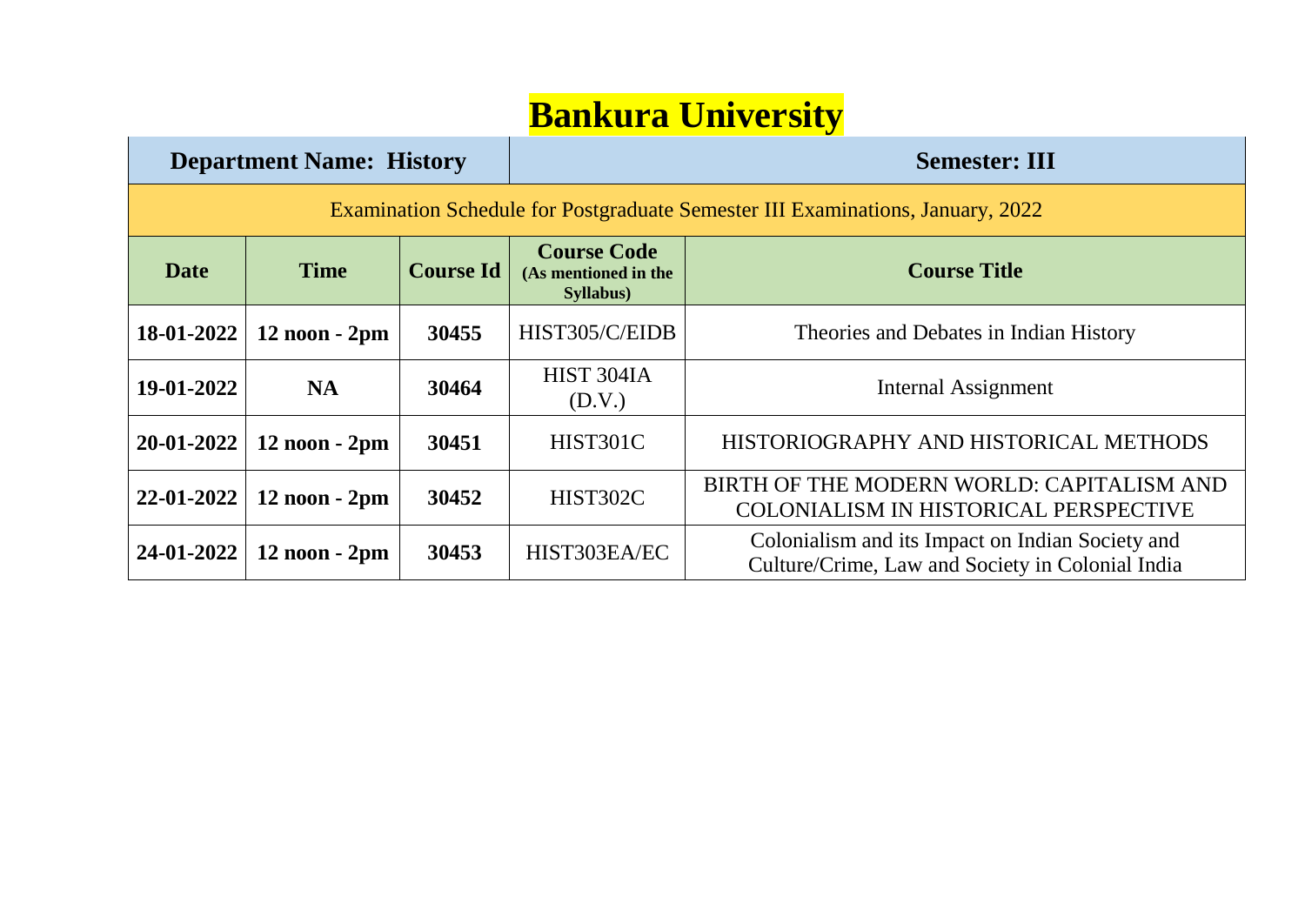### **Bankura University**

|                                                                                | <b>Department Name: Geography</b> | <b>Semester: III</b>       |                                                         |                                                                                  |  |
|--------------------------------------------------------------------------------|-----------------------------------|----------------------------|---------------------------------------------------------|----------------------------------------------------------------------------------|--|
| Examination Schedule for Postgraduate Semester III Examinations, January, 2022 |                                   |                            |                                                         |                                                                                  |  |
| Date                                                                           | <b>Time</b>                       | <b>Course</b><br><b>Id</b> | <b>Course Code</b><br>(As<br>mentioned in the Syllabus) | <b>Course Title</b>                                                              |  |
| 20.01.2022                                                                     | $12.00 - 14.00$ Hrs               | 31951                      | GEO/301/C                                               | <b>POLITICAL</b><br>GEOGRAPHY, GEOGRAPHY OF INDIA,<br><b>DISASTER MANAGEMENT</b> |  |
| 22.01.2022                                                                     | $12.00 - 14.00$ Hrs               | 31952                      | GEO/302/C                                               | <b>REMOTE SENSING AND GIS</b>                                                    |  |
| 27.01.2022                                                                     | $12.00 - 14.00$ Hrs               | 31953                      | GEO/303/EA                                              | URBAN PLANNING                                                                   |  |
| 31.01.2022                                                                     | $12.00 - 15.00$ Hrs               | 31964                      | GEO/304/PA                                              | ANALYSIS OF CONTEMPORARY<br><b>URBAN ISSUES</b>                                  |  |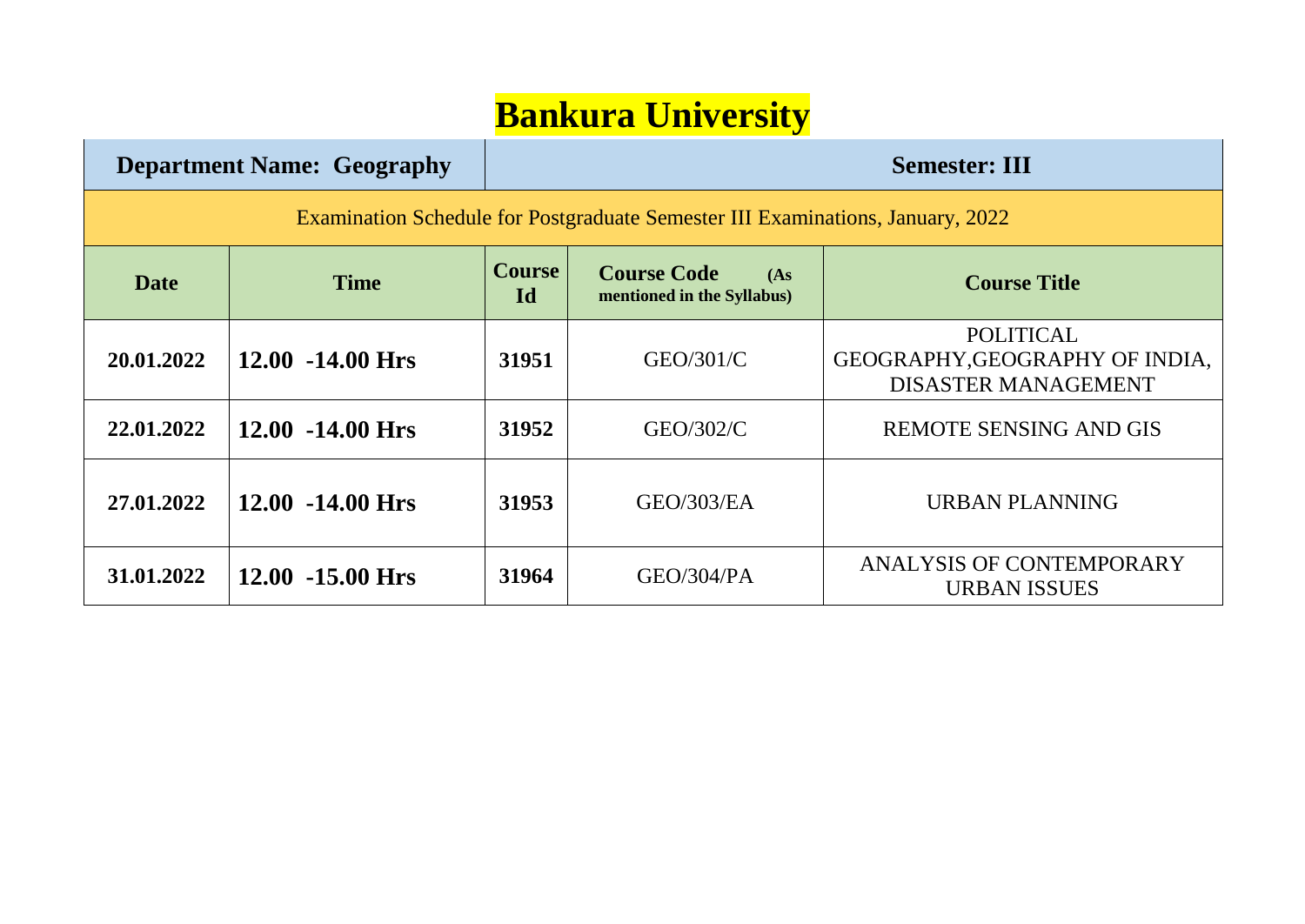| <b>Bankura University</b>                                         |                  |                  |                                                     |                                                                                       |  |
|-------------------------------------------------------------------|------------------|------------------|-----------------------------------------------------|---------------------------------------------------------------------------------------|--|
| <b>Department Name:</b><br><b>Physics</b><br><b>Semester: III</b> |                  |                  |                                                     |                                                                                       |  |
|                                                                   |                  |                  |                                                     | <b>Examination Schedule for Postgraduate Semester III Examinations, January, 2022</b> |  |
| <b>Date</b>                                                       | <b>Time</b>      | <b>Course Id</b> | <b>Course code (As</b><br>mentioned in<br>syllabus) | <b>Course Title</b>                                                                   |  |
| 18/01/2022                                                        | 12:00 PM-2:00 PM | 32455            | PHYS305EID                                          | <b>Biophysics</b>                                                                     |  |
| 20/01/2022                                                        | 12:00 PM-2:00 PM | 32451            | PHYS301C                                            | Statistical Mechanics -II & Molecular<br>Spectroscopy -I                              |  |
| 24/01/2022                                                        | 12:00 PM-2:00 PM | 32452            | PHYS302C                                            | Computer Applications in Physics & Advanced<br><b>Quantum Mechanics</b>               |  |
| 27/01/2022                                                        | 12:00 PM-2:00 PM | 32453            | PHYS303ME                                           | A. Advanced Electronics -I<br>B. Laser Physics and Nonlinear Optics -I                |  |
| 28/01/2022                                                        | 12:00 PM-2:00 PM | 32454            | PHYS304ME                                           | A. Advanced Electronics -II<br>B. Laser Physics and Nonlinear Optics -II              |  |
| 31/01/2022                                                        | 12:00 PM-3.00 PM | 32466            | PHYS306PR                                           | <b>Advanced General Practical</b>                                                     |  |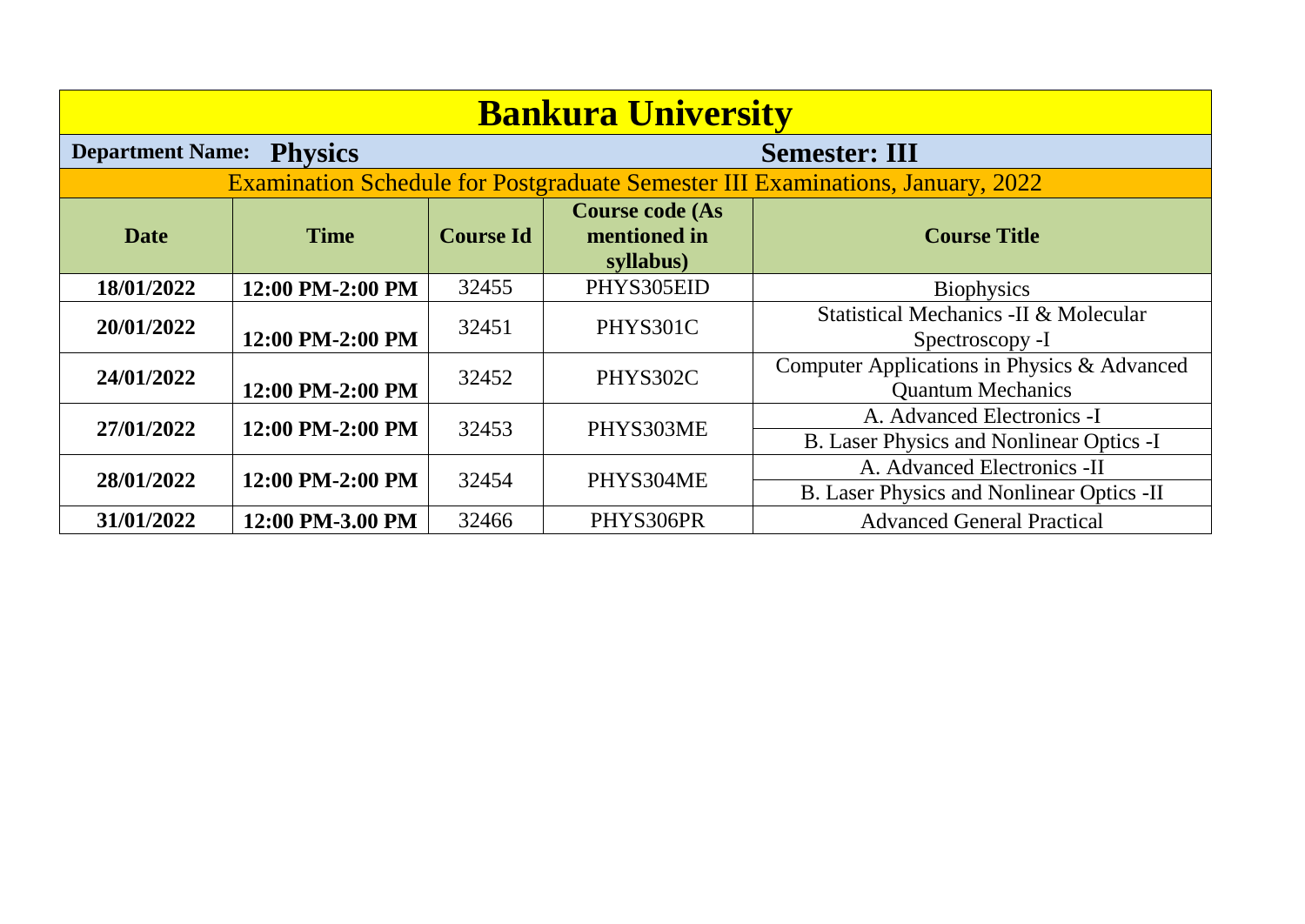| <b>Bankura University</b>                                                      |               |                  |                                                                                |                                                                |  |
|--------------------------------------------------------------------------------|---------------|------------------|--------------------------------------------------------------------------------|----------------------------------------------------------------|--|
| <b>Department Name: EDUCATION</b><br><b>Semester: III</b>                      |               |                  |                                                                                |                                                                |  |
| Examination Schedule for Postgraduate Semester III Examinations, January, 2022 |               |                  |                                                                                |                                                                |  |
| <b>Date</b>                                                                    | <b>Time</b>   | <b>Course Id</b> | <b>Course Code</b><br><b>Course Title</b><br>(As mentioned in the<br>Syllabus) |                                                                |  |
| 18.01.2022                                                                     | 12.00 PM-2 PM | 30255            | EDN 305 EIDB                                                                   | <b>MENTAL HEALTH ISSUES IN EDUCATION</b>                       |  |
| 20.01.2022                                                                     | 12.00 PM-2 PM | 30251            | <b>EDN 301 C</b>                                                               | <b>CURRICULAM STUDIES</b>                                      |  |
| 24.01.2022                                                                     | 12.00 PM-2 PM | 30252            | <b>EDN 302 C</b>                                                               | EDUCATIONAL TECHNOLOGY                                         |  |
| 27.01.2022                                                                     | 12.00 PM-2 PM | 30253            | <b>EDN 303 C</b>                                                               | TEACHER EDUCATION(PART ONE)                                    |  |
| 12.00 PM-2 PM<br>31.01.2022                                                    |               | 30254            | <b>EDN 304 EC</b>                                                              | EDUCATIONAL MEASUREMENT, EVALUATION<br>AND ASSESMENT(PART ONE) |  |
|                                                                                |               | 30254            | EDN 304 EA                                                                     | <b>GUIDANCE AND COUNSELLING(PART-ONE)</b>                      |  |